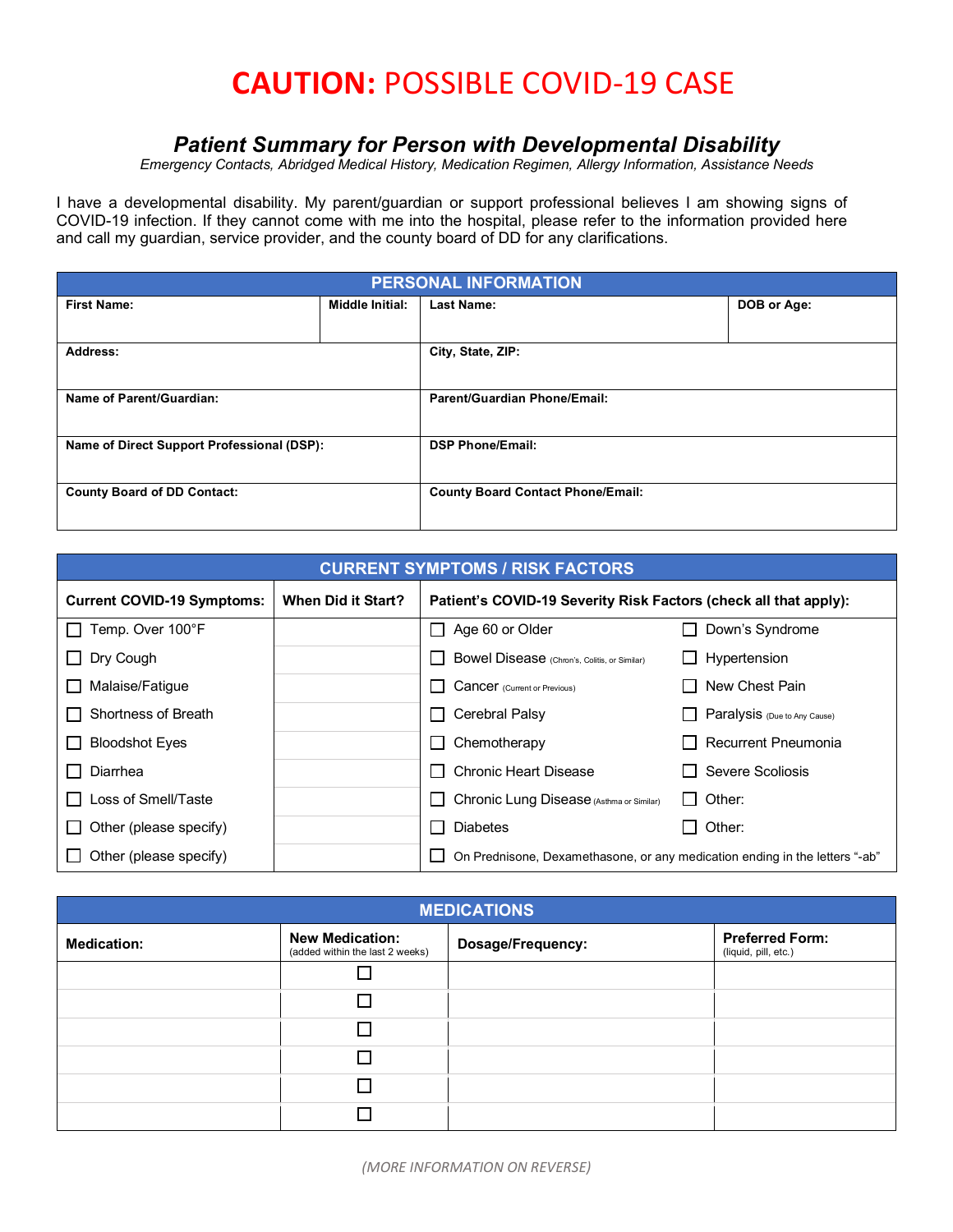| <b>MEDICAL HISTORY</b>         |                    |        |  |
|--------------------------------|--------------------|--------|--|
| <b>Health Issue/Diagnosis:</b> | When Did it Start? | Notes: |  |
|                                |                    |        |  |
|                                |                    |        |  |
|                                |                    |        |  |
|                                |                    |        |  |
|                                |                    |        |  |
|                                |                    |        |  |
|                                |                    |        |  |
|                                |                    |        |  |
|                                |                    |        |  |
|                                |                    |        |  |

| <b>PATIENT ALLERGIES</b> | <b>SEVERITY</b> | <b>PATIENT HAS DNR ORDER:</b>          |
|--------------------------|-----------------|----------------------------------------|
|                          |                 | YES<br>$\Box$ NO                       |
|                          |                 | If yes, list order's location if known |
|                          |                 | <b>PATIENT HAS LIVING WILL:</b>        |
|                          |                 | $\Box$ NO<br><b>YES</b>                |
|                          |                 | If yes, list will's location if known: |

| <b>PATIENT HAS DNR ORDER:</b>           |     |                          |  |  |  |
|-----------------------------------------|-----|--------------------------|--|--|--|
| YES                                     |     | <b>ITI NO ITI UNSURE</b> |  |  |  |
| If yes, list order's location if known: |     |                          |  |  |  |
| <b>PATIENT HAS LIVING WILL:</b>         |     |                          |  |  |  |
| <b>YES</b>                              | NO. | UNSURE                   |  |  |  |

| <b>PERSONAL ASSISTANCE NEEDS</b> |             |                         |                               |  |
|----------------------------------|-------------|-------------------------|-------------------------------|--|
| <b>Bathroom Use:</b>             | Independent | <b>Needs Assistance</b> | <b>Needs Total Assistance</b> |  |
| Eating:                          | Independent | Needs Assistance        | Needs Total Assistance        |  |
| Mobility:                        | Independent | Needs Assistance        | Uses Assistive Device         |  |
| Communication:                   | Talkative   | Limited Speech          | Non-Verbal/Uses Device        |  |
| <b>Social Preference:</b>        | Social      | Not Social              | Varies                        |  |
| <b>Sleep Schedule:</b>           | Typical     | Inverted                | Intermittent/Variable         |  |

#### **ADDITIONAL NOTES:**

| <b>PATIENT'S SELF EXPRESSION, LIKES, AND DISLIKES:</b> |  |  |                                                         |
|--------------------------------------------------------|--|--|---------------------------------------------------------|
| I express myself by:                                   |  |  | <b>PATIENT HAS MASK/FACE</b>                            |
| I calm myself by:                                      |  |  | <b>SENSITIVITY (IF YES, SPECIFY</b><br>IN NOTES ABOVE): |
| When I'm happy, I:                                     |  |  | <b>YES</b>                                              |
| When I'm sad, I:                                       |  |  | <b>NO</b>                                               |
| When I'm scared, I:                                    |  |  | <b>PATIENT HAS GENERAL TOUCH</b>                        |
| When I'm angry, I:                                     |  |  | SENSITIVITY (IF YES, SPECIFY<br>IN NOTES ABOVE):        |
| My likes:                                              |  |  | <b>YES</b>                                              |
| My dislikes:                                           |  |  | NO                                                      |
|                                                        |  |  |                                                         |

#### **To download this form, visit www.oacbdd.org/covidform**



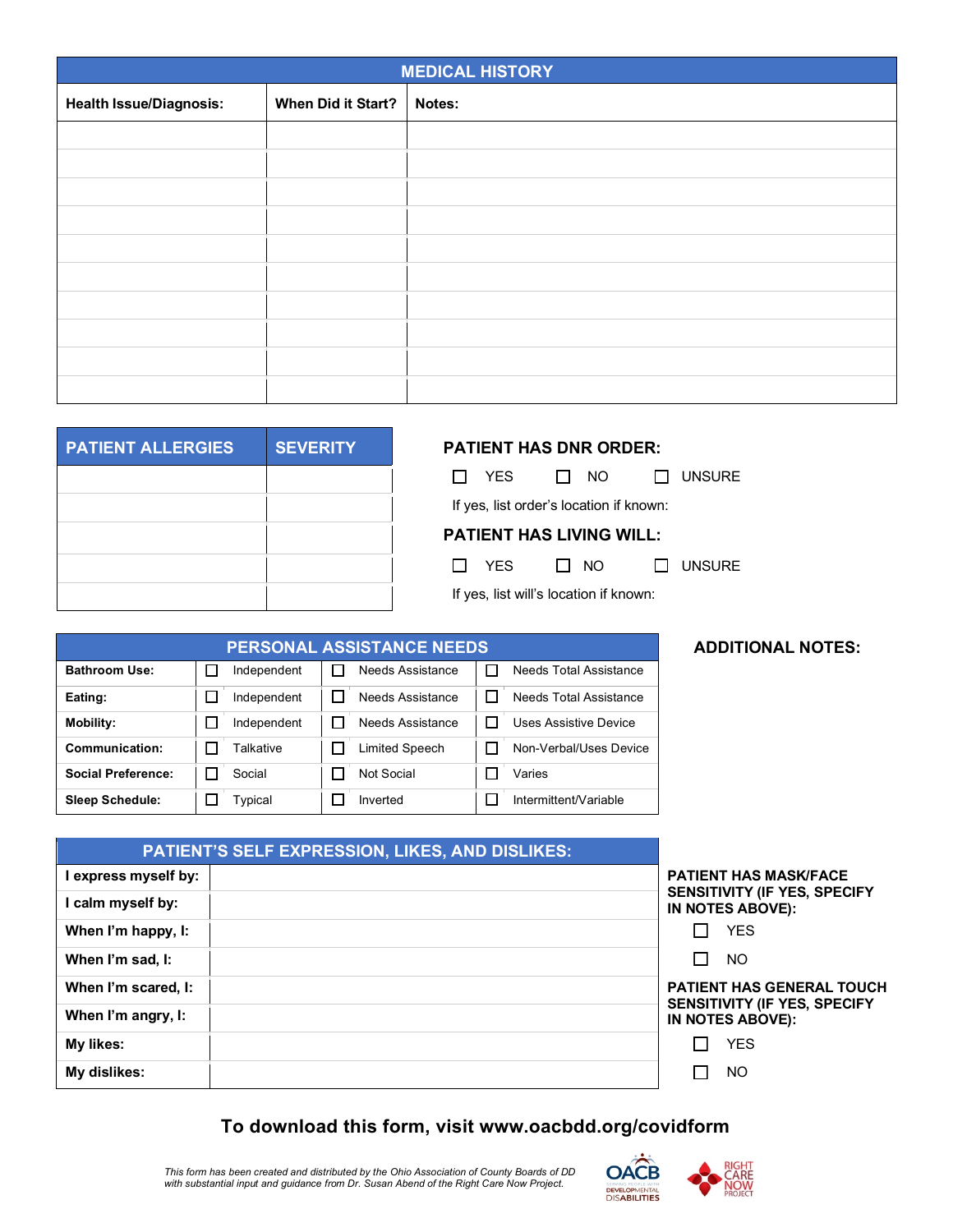

## **COVID-19 Communication Rights Toolkit with Printable Patient Accommodations Request Form**  (United States)

Patients with the coronavirus who need communication tools and supports due to speech-related disabilities face greater risks of discrimination and isolation during this pandemic. **Your legal and civil rights to access your communication supports do not go away during an emergency, in quarantine, or in the hospital!** But, for safety reasons, your family members and others who help you communicate may not be allowed to join you in the hospital. And you may face other barriers to communicating your needs and desires while you are being treated.

This toolkit: (1) explains your communication rights; (2) provides tips on advocating for them, and (3) has an accommodation request form you can bring to the hospital.

#### **What are your communication rights in health care settings?**

If you are a patient in a hospital or other health care setting, you still have communication and other civil rights under Titles II and III of the Americans with Disabilities Act (ADA), Section 504 of the Rehabilitation Act, and Section 1557 of the Affordable Care Act (ACA)**—even during a pandemic**. Hospitals and other health care facilities must meet your communication needs at all times. They also have an ethical duty to try to obtain your informed consent before treating or withholding treatment.

- **Communication supports:** Health care facilities are required to provide supports and services to ensure effective and clear communication 24 hours a day for patients who have hearing, vision, and/or speech impairments. The communication preferences of the patient should take priority.
- **Other reasonable steps:** Hospitals must provide other reasonable modifications and aids to give a patient with a disability equal opportunity to benefit from treatment.
- **No discrimination in treatment:** Hospitals cannot discriminate, exclude, or treat patients differently because of their disability. Treatment decisions must be based on individual needs and not on generalized assumptions about a person's disability or their quality of life. Care and treatment cannot be denied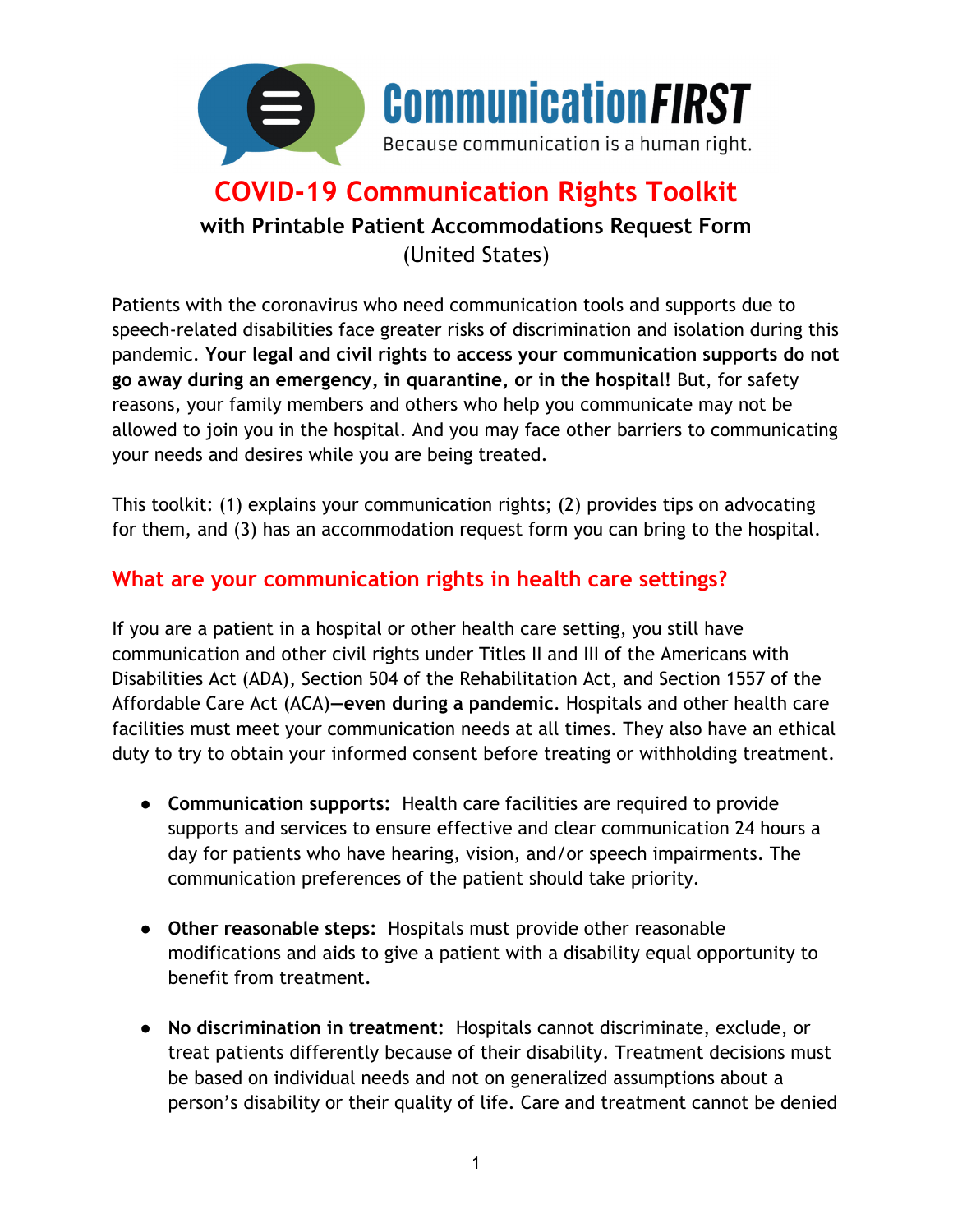

or lowered in priority based on a person's pre-existing disability or an assumption that the person has a lower prospect of survival due to the disability. A person with a disability who has COVID-19 cannot be excluded from treatment just based on their disability or inability to communicate.

#### **How can you protect your communication rights at a hospital?**

- Complete the attached **one-page form** with your individual needs and preferences as soon as possible. If you need to be treated, bring **two copies** (laminated, if possible). If you don't have access to a printer, send a copy to your health care provider and ask them to print it out.
	- While you are healthy, it is a good idea to prepare a **communication kit** with a range of tools you might need when you are sick during a long hospital stay, and may not have access to your regular communication support people. Include instructions for hospital staff.
- Tell the hospital **registration clerk and nursing staff** that you are requesting communication accommodations and hand or send them your form.
	- Also be sure to bring your communication kit, including all devices, chargers, and communication boards you might need. Keep them close.
- **If staff refuse to provide access to your communication supports:** 
	- The hospital should have a webpage about disability discrimination and communication access rights that you can point to.
	- Contact the hospital's Patient Relations office or Civil Rights Coordinator.
	- Consider filing a grievance with the hospital's Civil Rights Coordinator. Request assistance from Patient Relations if needed.
	- If necessary, file a complaint with the U.S. Department of Health and Human Services, Office for Civil Rights, electronically at www.ocrportal.hhs.gov/ocr/portal/lobby.jsf.
- **For legal assistance and referral**, you can contact the Protection and Advocacy office in your state: https://www.ndrn.org/about/ndrn-memberagencies/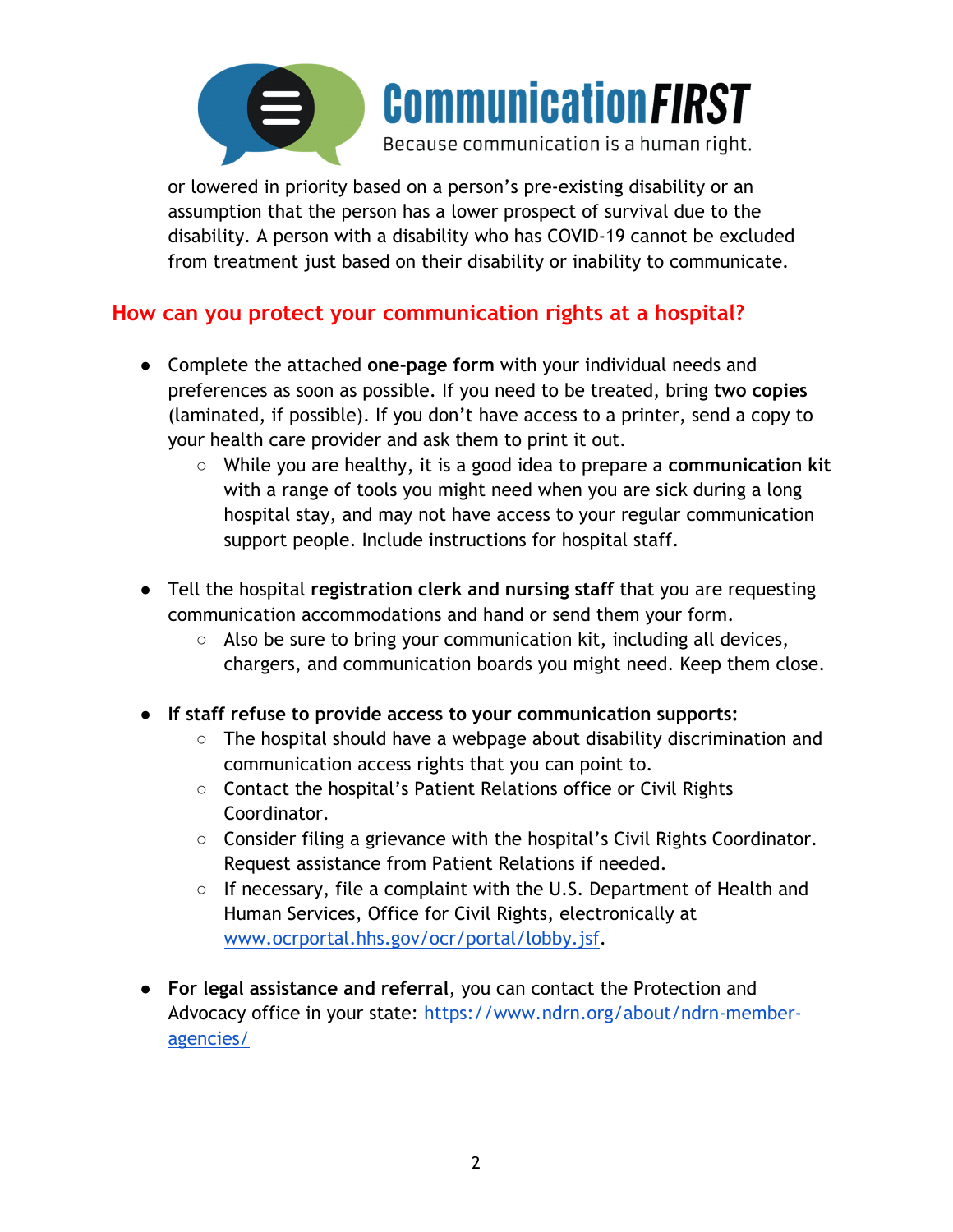

# **Communication FIRST**

Because communication is a human right.

#### **Legal References and Links**

- **Americans with Disabilities Act** applies to public and private hospitals
	- Statute: 42 U.S.C. §§ 12101 *et seq.*
	- Title II Regulations (publicly run health care facilities): 28 C.F.R. § 35.130 (prohibits disability discrimination); 28 C.F.R. § 35.160 (requirement to provide communication supports)
	- Title III Regulations (private health care facilities): 28 C.F.R. § 36.302 (disability-related modifications must be made); 28 C.F.R. § 36.303 (communication supports required)
- **Section 504 of the Rehabilitation Act** covers health care facilities that accept federal financial assistance, including Medicare and Medicaid
	- Statute: 29 U.S.C. § 794
	- Regulations: 45 C.F.R. § 84.4 (prohibits disability discrimination), 45 C.F.R. § 84.52 (requires health care facilities to provide communication supports); 28 C.F.R. § 41.51 (must provide aids, benefits, and services to people with disabilities at a level affords equal opportunity to obtain the same result, to gain the same benefit, or to reach the same level of achievement as that provided to others)
- **Section 1557 of the Affordable Care Act** prohibits disability discrimination in certain health programs or activities; requires covered entities to ensure programs, services, activities and facilities are accessible
	- Statute: 42 U.S.C. § 18116
	- Regulations: 45 C.F.R. § 92.101(a)(1); 45 C.F.R. § 92.205

### **Additional Resources**

- **Communication Tools** to Facilitate Communication Between Patients and Providers During COVID-19: PPC Taskforce
- **"Health Passport"** (general fillable 4-page form): My Health Passport
- **Medical Order for Life-Sustaining Treatment** (gives patients more control over end-of-life care, including extraordinary measures and CPR): National POLST Form; California POLST Form (in 13 languages)
- **Legal Resources on Medical Rationing on Basis of Disability**: DREDF Memo